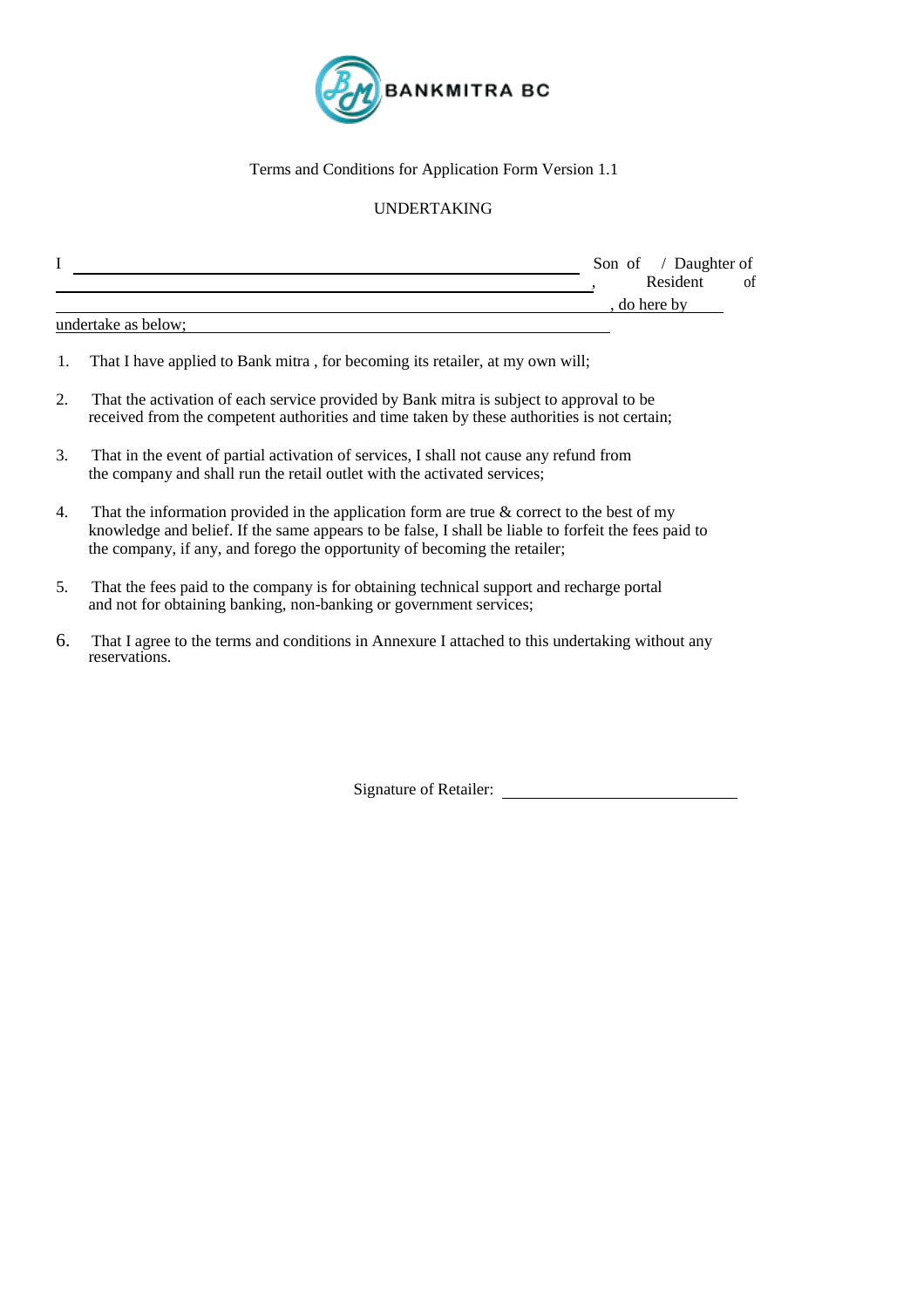Terms and Conditions for Application Form Version 1.1

### 1. PREAMBLE

1.1. The company is engaged in the business of establishing, identifying and authorising Customer Service Points (BC) and Retail Outlets (RO) of service providers and institutions (defined hereinafter).

- 1.2. The RETAILER wishes to become a Retailer of Company for providing electronic prepaid products and specified services being offered as a Business Correspondent (BC) by the Company from time to time on behalf of the various Service Provider (SP)/Institutions with whom the Company has distribution arrangements.
- 1.3. The Company wishes to appoint the RETAILER as a point of sale Retailer for electronically distributing the prepaid products/services of SP, specified services of banks through the Device or through Internet as per agreed terms and conditions.
- 1.4. The RETAILER can order prepaid products/services or can carry out specified services of institutions using the Device supplied by the Company or through Internet or Mobile in order to instantly download the same if sufficient balance of the RETAILER is available with the Company.
- 1.5. The Parties accordingly wish to record the basis of their agreement and their respective rights and obligations as under:

### 2. DEFINITIONS

- 2.1. In this agreement, including the schedules or annexure to this agreement, unless the context otherwise required, the words and phrases shall have the following meaning:
- 2.1.1. "Retailer" means "Customer Service Point" or merchant establishment who is willing to enter or has entered an agreement with Bank mitra to provide Specified Services, to the end consumer.
- 2.1.2. "Institution" shall mean any bank, Non-Banking Financial Company, financial market intermediary or any other organisation which has authorised Banksmitra as their "Business Correspondent". It is also clarified that a BC can represent only one bank at any time.
- 2.1.3. "Business Correspondent" or "BC" includes channel partner, franchisee, co-ordinator, agent and distributor.
- 2.1.4. "Customer" shall mean customers of the Company (being the RETAILERs), or the customer of the RETAILERs, as the context may indicate.
- 2.1.5. "Correspondent" shall mean a District Head, Tehsil Head, State Head and Region Head appointed by the company to manage and propagate the services of the company as per the contracts executed with them separately.
- 2.1.6. "End User" shall refer to the customer of the RETAILER, to whom the RETAILER makes a sale of prepaid products/services or specified services.
- 2.1.7. " Bankmitra" shall mean " Bankmitra" (the Company)
- 2.1.8. "PIN Number" refers to a unique identification number, which upon input into end-users phone instrument grants the end-user a recharge of prepaid products/services as offered by the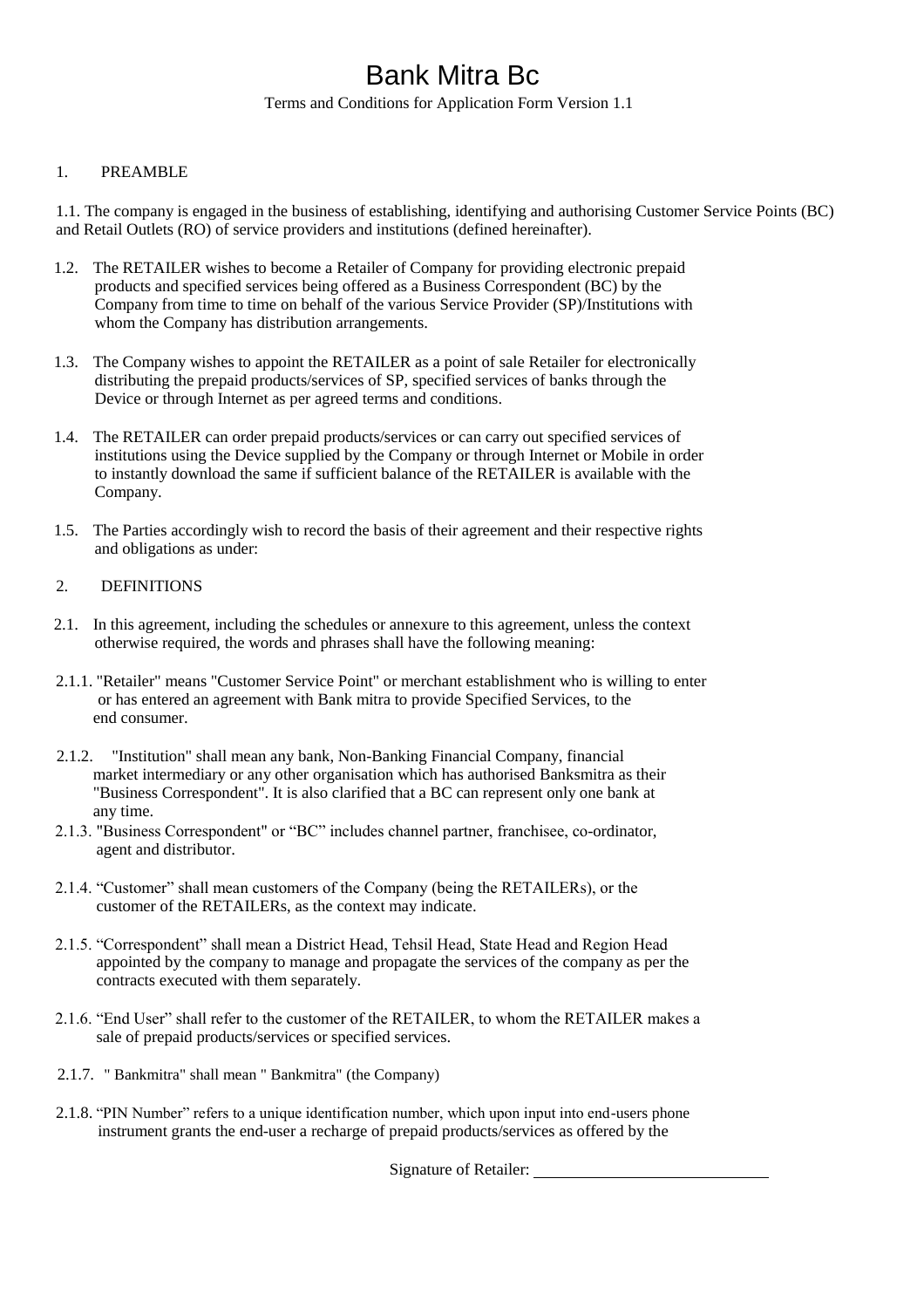### Terms and Conditions for Application Form Version 1.1

### Company.

- 2.1.9. "Recharge Voucher" refers to a physical recharge card with a PIN Number having the facility to top up the prepaid products/services as offered by the Company from time to time. In case of a PINLESS transaction, the recharge voucher will be called a recharge receipt.
	- 2.1.10. "Non-refundable Deposit" refers to the initial amount paid by the RETAILER to the Company for the purpose of provisioning the Company's service(s) of mobile recharge distribution/ banking services as BC, to the RETAILER by providing him a login ID and a password and setup cost associated with it. Such money is a onetime cost to the RETAILER to begin service and is not refundable except under the schemes launched by the Company from time to time.
- 2.1.11. "Security Deposit" refers to any security, cash or otherwise, given by the RETAILER to the Company for the purpose of provision of Device and or/prepaid products/services or any accessory by the Company. Such money will not carry any interest unless otherwise agreed specifically.
- 2.1.12. "SP" shall refer to any "Service Provider" with which the Company has an agreement to distribute products/services.
- 2.1.13. "Device" shall refer to electronic hardware instrument that are capable of accepting the input of data and communicating such data to various remote computer networks and interchanging information. Computer system with prescribed configuration and licensed Operating Software (OS) shall refer to electronic hardware devices capable of receiving data, its process and communicating output data through internet having login ID and password to be provided by bank for banking services.
- 2.1.14. "Software Program" shall refer to various Software Programs supplied by the Company that can be installed into Device or computer tills enabling the dispensation of prepaid products/services electronically.
- 2.1.15. "Effective Date" shall be the date of signing this agreement.
- 2.1.16. "Specified Services" means the services to be distributed by RETAILER, offered by an Institution as specified services, from time to time and broadly described as under: (a) New Pension Scheme A/c (b) Application for Adhar Card (c) Auto Loans (d) Loan Against TDR/NSC/KVP etc. (e) Gold Loans and SME Loans (f) General purpose credit card (g) Kisan Credit Card (h) Current Account (i) No Frills Savings Bank A/c through RETAILER model (j) Term Deposit A/c (k) Recurring Deposit A/c (l) Mutual Funds on referral basis (m) Saving A/c other than No Frills A/c (n) Service provided at Common Service Centers of CSC eGovernance Services India Ltd. (o) any other services notified by the company time to time.

#### 3. PROVISION OF DEVICE AND SOFTWARE

- 3.1. The Company agrees to supply, install, integrate and commission a Device with requisite software at the RETAILER or through Internet or mobile that is capable of communication with the servers/network of the Company/ Banks for acceptance of orders of stock of prepaid products/services, electronic delivery of stock and dispensing electronic prepaid products/services or downloading/printing PINs for purchase by end-users of prepaid products/ services for facilitating specified banking transactions by electronic dispensing of services to the end users.
- 3.2. The Device/Internet/Mobile shall be operated at the RETAILER's cost.
- 3.3. Bankmitra may levy software charges from RETAILER as per circulars/notifications issued from time to time.
- 4. SECURITY DEPOSIT/MINIMUM BALANCE
- 4.1. Unless otherwise agreed in writing, the RETAILER agrees to give a onetime Setup fees only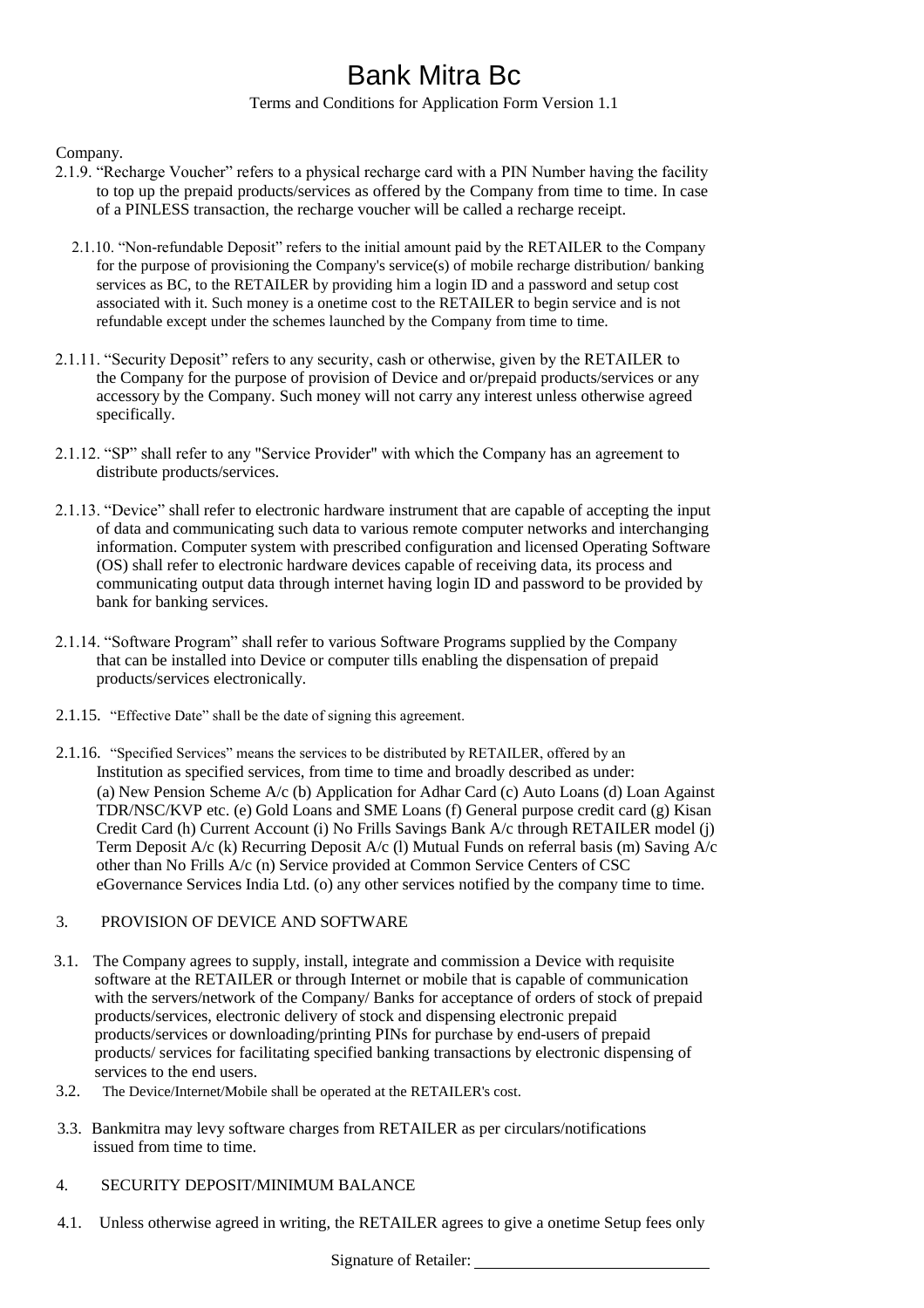Terms and Conditions for Application Form Version 1.1

to the Company for enrolling the RETAILER and setting him up as a registered RETAILER of the Company for the purpose of distributing prepaid products/services of various SPs or providing specified services either through the Device or through Internet or Mobile.

- 4.2. The RETAILER agrees to pay for the Device price, if any, as mentioned in the attached enrolment form.
- 4.3. The RETAILER agrees that the business done through this account will be as per the enrolment form, failing which the Company has the right to cancel this agreement and be refunded after the Device is received by the Company.
- 5. DISPENSATION OF SPECIFIED SERVICES
- 5.1. Banksmitra shall have exclusivity at the BC for specified services. Hence, BC shall source and provide services of the bank authorized by Bankmitra only.
- 5.2. RETAILER must have a reasonably good computer system with licensed software and adequate antivirus software to run the BC's prescribed program. The cost and maintenance of computer system and software shall be borne by RETAILER. Any breakdown in hardware and software should be promptly informed to Bankmitra.
- 5.3. RETAILER shall be provided necessary guidelines and support besides training to start business effectively.
- 5.4. RETAILER shall maintain secrecy of transaction carried by its customers according to Fair Practice Code of IBA. It will not resort to harassment and intimidation for lending and collection of dues from borrowers of its customers, relatives or their friends.
- 5.5. RETAILER shall issue receipts of transactions to customers generated through system and no manual receipt will be valid. Responsibility of issuing manual receipt shall be of RETAILER and non-compliance will result in cancellation of RETAILER.
- 6. CHARGES AND PAYMENTS
- 6.1. Payments for prepaid products/services purchased by the RETAILER shall be made in advance to the Company through the Correspondent or to the company.
- 6.2. The charges payable by the RETAILER for products/services ordered for various denominations of various SPs shall be an amount equivalent to the face value of the services thereof, less the discount applicable as may be stipulated by the Company from time to time. The initial discounts shall apply from the effective date as set out in this agreement.
- 6.3. Once an order placed by the RETAILER is executed and the products/services are delivered to the Device, all risks pertaining to that products/ services supplied by the Company shall lie with the RETAILER. The Company shall be entitled to charge the RETAILER any cash handling fee and/or other banking fees and/or other relevant administration fees that may be incurred by the Company as a result of the RETAILER depositing funds into the Company's account and/or for any debit instructions that the Bank may charge.
- 6.4. RETAILER shall be paid fees and commission by Bankmitra as announced through circulars issued from time to time or as amended from time to time and will be subject to TDS and other taxes as per the laws applicable.
- 6.5. The Company may charge fees from RETAILER like software or terminal upgradation fee or any other fee to recover the cost of upgradation/installation of software/terminal/any other equipment.
- 7. CANCELLATION / TERMINATION / FORFEITURE
- 7.1. This agreement may be terminated in the case of the Company by giving the RETAILER ten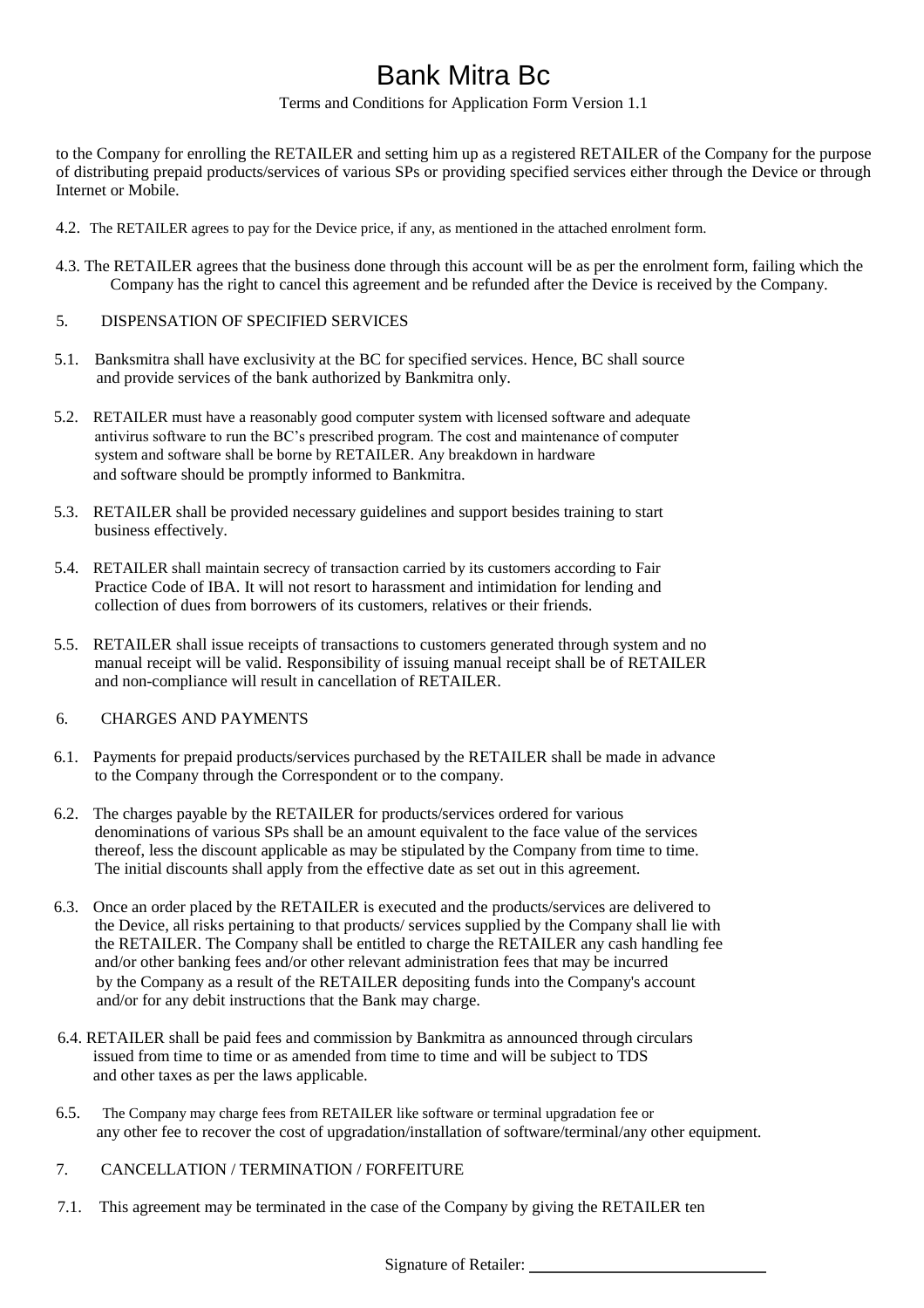Terms and Conditions for Application Form Version 1.1

- (10) days written notice or in case of the RETAILER by giving the Company ten (10) days written notice.
- 7.2. In case of termination of agreement or cessation of business as mentioned in clause 7.1. above, the RETAILER will be obligated to return the Device to the Company within next fifteen (15) days in good working condition. Failure to do so would entitle the Company to forfeit the Trading Balance and Security Deposit lying to the credit of the RETAILER.
- 7.3. The RETAILER shall not be given the refund, in any situat.
- 7.4. Should the RETAILER wish to cancel the agreement with the Company, it is the RETAILER's responsibility to return the Device or any other accessory in proper working condition from its outlet.
	- 7.5. The Company reserves the right, at its sole and absolute discretion, to disconnect or suspend

this arrangement to the RETAILER without explanation and without notice, should the RETAILER not fulfil any of his obligations herein or should the Company suspect that the RETAILER is not acting in good faith or should any fraudulent activity be suspected or for any reason whatsoever. The RETAILER shall be liable for any amount due or those that have become payable prior to the date of suspension/disconnection.

- 7.6. The Company has the right to forfeit the security deposit of the RETAILER along with unused Trading Balance in case the RETAILER neither has done any transactions using the terminal during the last thirty (30) days nor has returned the terminal in good working condition to the Company.
- 7.7. The amount of security deposit shall be returned to the RETAILER upon termination of this agreement only on fulfilment of all the obligations by the RETAILER, as stipulated herein.
- 7.8. The Company reserves the right to offset any payment due to it from the Security Deposit if any, payable to the RETAILER and shall also be entitled to appropriate, without prejudice, any such payment to any other liability, which, at its own discretion it deems, the RETAILER owes to the Company.
	- 7.9. The Device is property of the company at all times. RETAILER/CORRESPONDENT has no right, whatsoever, on the ownership of terminal or any other asset provided by the company. Upon forfeiture, RETAILER/CORRESPONDENT is under real obligation to return the Device in good working condition. Failing to return terminal to company entitles company to recover the terminal along with cost of recovery of the terminal.

#### 8. NO PARTNERSHIP

- 8.1. The Company, the correspondent and the RETAILER are independent businesses and the arrangement between them is purely contractual as governed by the terms and conditions of the respective agreement and nothing contained herein shall be interpreted in such a way as to imply that the Company, correspondent and the RETAILER are partners or employer/employees, joint undertakers or shareholders for any purpose whatsoever.
- 8.2. It is specifically agreed that the RETAILER shall not be deemed to be the agent of an institution, except in respect of banking transactions which gives rise to principal agent relationship by implication.
- 8.3. Neither RETAILER nor its employee shall be entitled to claim permanent absorption or benefit against the bank.

### 9. INDEMNITY

9.1. The Company is hereby exempted from and shall not be liable under any circumstances whatsoever to the RETAILER for any loss, damage, whether direct, indirect, consequential or otherwise, or for any loss of profits, or other special damages of any kind whether within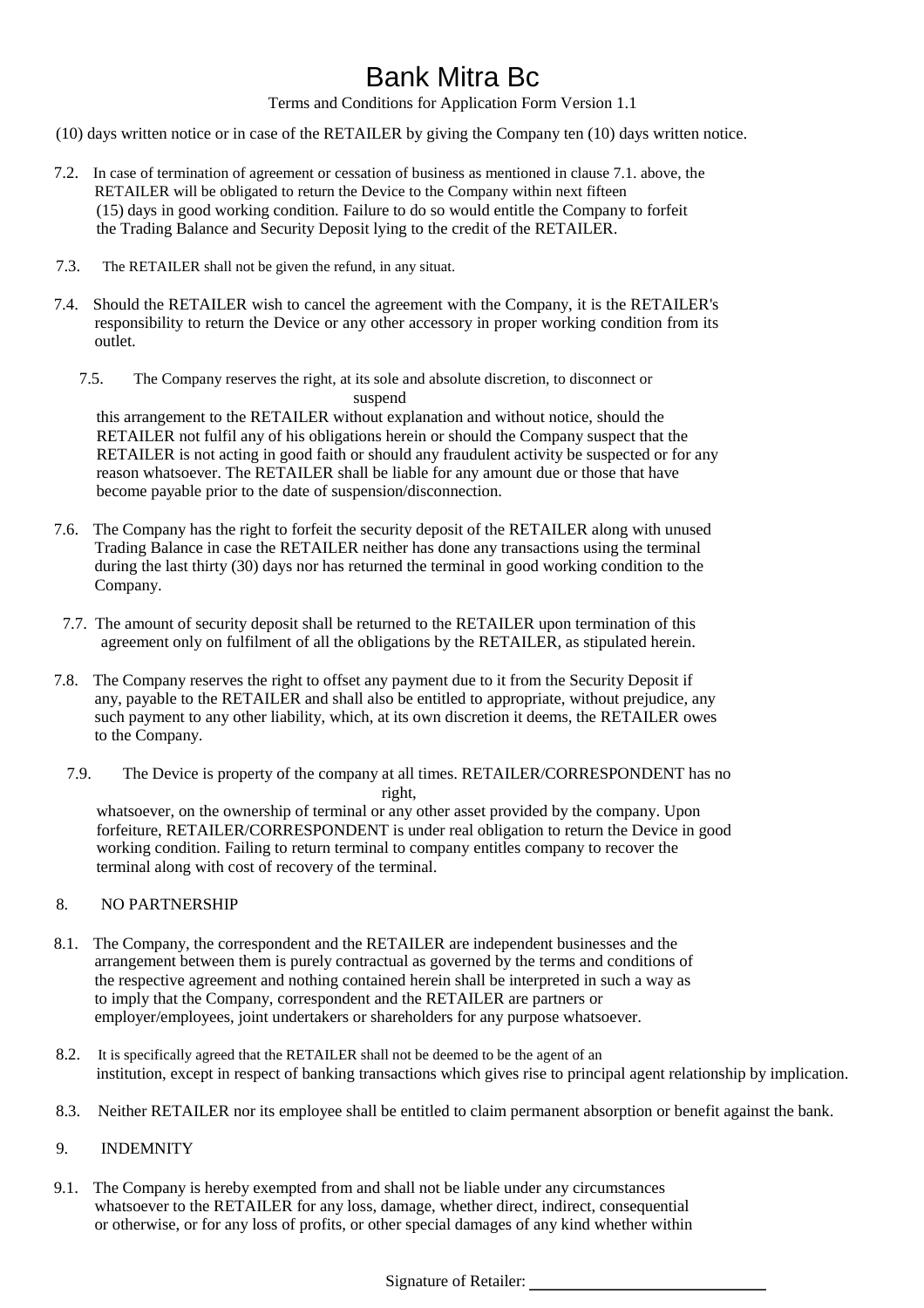Terms and Conditions for Application Form Version 1.1

contemplation of the parties or not, that the RETAILER may suffer as a result of any breach by the Company on any of its obligations under this agreement or otherwise.

- 9.2. The RETAILER shall be solely liable for the accuracy and correctness of services of services provided to the end user. The consequences due to error of omission, commission or otherwise occurred during the delivery of services shall be borne by the RETAILER, with an indemnity to the company.
- 9.3. The RETAILER indemnifies the Company against any action for damages or otherwise (resulting as a direct or indirect consequence of the Company's performance) brought against it, by customer, and/or an end user and/or any other party.
- 10. DISPUTES
- 10.1. The RETAILER shall be liable for all legal costs (including attorney and client costs) incurred by the Company in enforcing its rights in this agreement as well as for expenses incurred by the Company in exercising any rights arising out of breach of the RETAILER's obligations herein including but not limited to collection charges and/or tracing fees.
- 10.2. Without prejudice to the provisions hereof, in the event of any dispute, difference, conflict or question arising between the Parties hereto relating to or concerning or arising out of this Agreement, the same shall be referred to the sole arbitration of the Chairman and Managing Director of Bankmitra, or his nominee, whose decision shall be final and binding on the Parties.
- 11. ELECTRONICS AND SOFTWARE FACILITIES
- 11.1. The RETAILER shall be liable for the replacement costs of any of the relevant items should it fail to return such equipment within fifteen (15) days in good working order condition. All risks including the risk of destruction by any kind or loss of equipment in any way shall pass on to the RETAILER, upon taking delivery of the Device from the Company.
- 11.2. The RETAILER is not permitted to sell/transfer or assign Terminal to any third party. The RETAILER is not permitted to transfer or shift the Terminal from one place to another place without the prior approval of the Company.
- 11.3. Ownership and copyright to any software program associated with the Terminal shall vest solely with the Company. The RETAILER shall be responsible and held liable for any unauthorized copying or modifications thereto.

### 12. AMENDMENTS AND NOTICES

- 12.1. The Company may amend or substitute any terms and conditions of this agreement and/or any charges by giving a fifteen (15) days notice addressed to the RETAILER or by including the amendment or substitution on or with statement sent to the RO.
- 12.2. The Company shall, with notice to the RETAILER, cancel or withdraw, with immediate effect, any effective discount applicable to the RETAILER account.
- 12.3. A notice sent to the RETAILER shall be deemed to have been received by the RETAILER within seven (7) days after sending date. The RETAILER shall be bound by the amendments and/or substitutions unless the Company has been notified otherwise in writing within seven (7) days after receipt of notice.
- 12.4. The Company may inform RETAILER of any new product/service or communicate for changes in any existing product/service, any promotional/transactional activities, through any of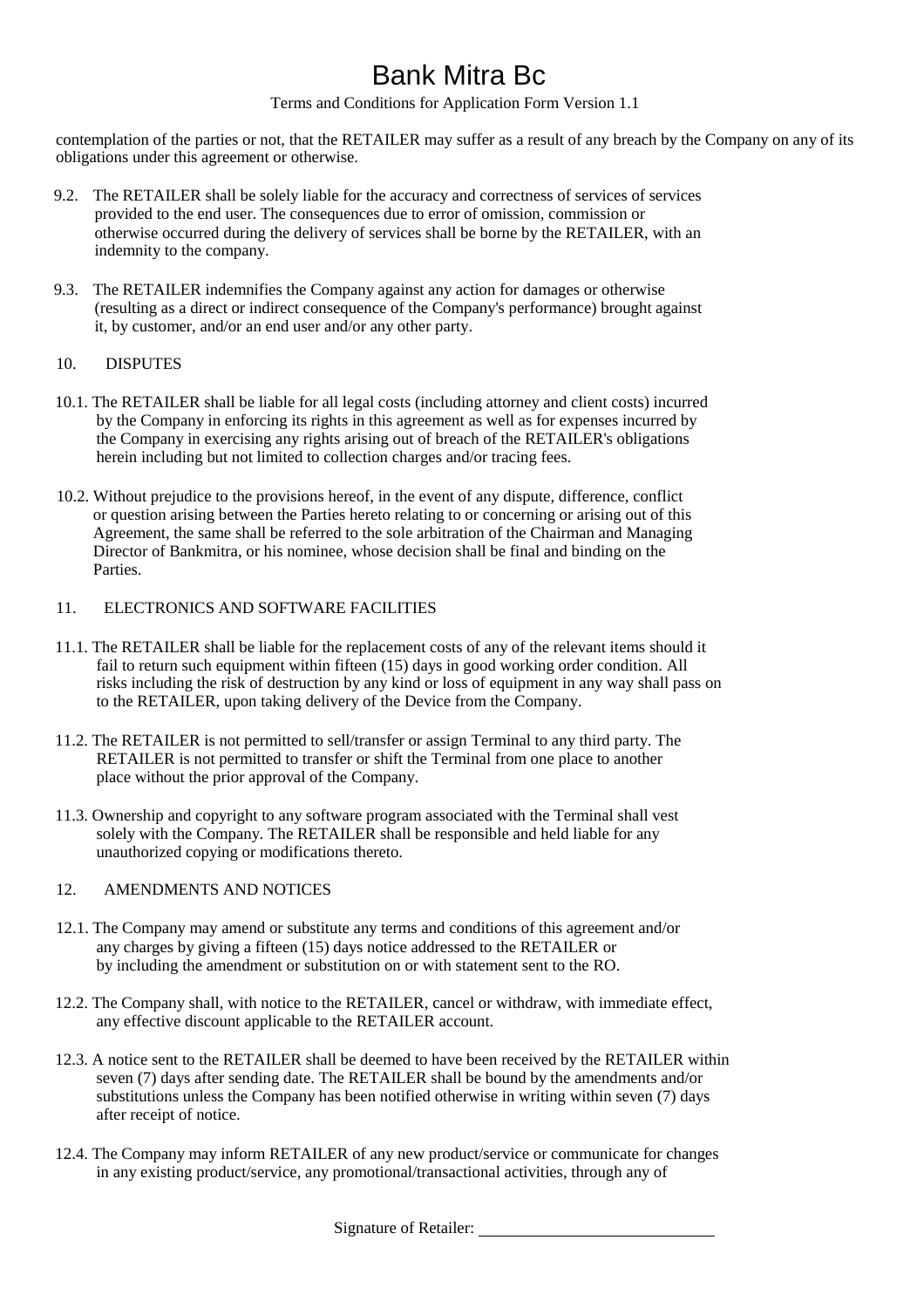Terms and Conditions for Application Form Version 1.1

communication channels including SMS, Email, facsimile, call, visit etc.

- 12.5. The communication shall be deemed to be received by RETAILER, if;
- 12.5.1. communication made through call, when RETAILER receives the call;
- 12.5.2. sent by SMS, when sent (on sending the message to mobile number available with Company and when recall of this message is outside the control of the sender);
- 12.5.3. sent by facsimile, when sent (on receipt of confirmation to the correct facsimile number);
- 12.5.4. sent by e-mail, when sent (on receipt of confirmation to the correct email ID), and;
- 12.5.5. the representative of Company visits the outlet of RETAILER and informs the RETAILER personally.
- 13. UPGRADATION OF TERMINAL OR SOFTWARE
- 13.1. The Company reserves the right to upgrade, modify or alter the software or Device or any other equipment provided to the RETAILER, at any time, by giving the RETAILER prior notice of such upgradation.
- 13.2. In the event of upgradation, RETAILER shall be liable to return the old Terminal/ Modem or any other equipment in proper working condition to the Company and to pay the requisite installation/upgradation fee, if any.
- 13.3. In the event of upgradation, Company, at its option, may convert the refundable security deposit into non-refundable security deposit, as charges for use of such upgraded equipment.
- 13.4. Upon termination of the RETAILER Agreement/Arrangement for any reason whatsoever, the RETAILER shall be obliged and liable to return the upgraded equipment in proper working condition to the Company.

### 14. UNDERTAKINGS BY THE RETAILER

- 14.1. The RETAILER undertakes not to do anything that damages the goodwill and reputation of the Company, it's subsidiaries or related or the SP and/or Institutions and shall protect and enhance the goodwill and reputation of the Company in the fulfilment of its obligations under this agreement.
- 14.2. To procure that such promotional or advertising material as may be provided by the Company or SP or Institution from time to time to the RETAILER displayed at all times in the RETAILER outlets in accordance with the directions and requirements of the Company.
- 14.3. To indemnify the Company and the SP and/or Institutions against any loss, penalties or damages suffered by the Company as a result of the RETAILER or its outlet failure to comply with all obligations, which may fall on the RETAILER arising out of this agreement, including annexure hereto and any service level procedure manuals, as shall be made available to the RETAILER from time to time.
- 14.4. To procure the compliance of the RETAILER's outlets with all provisions of this agreement in the same manner as the RETAILER is obliged to comply therewith.
- 14.5. In the event of the Company being aware of any breaches of the provisions of this clause or any provisions of the agreement by any of the RETAILER outlets, the Company shall be entitled, without prejudice to any of its rights, to terminate services to the BC- RO.
- 14.6. Not to sell the products/services of at prices above or below the marked price and not to overcharge the end user the fees/charges as indicated by the Company or Institution. The RETAILER will also be directly liable to the Company, in case of breach of this condition.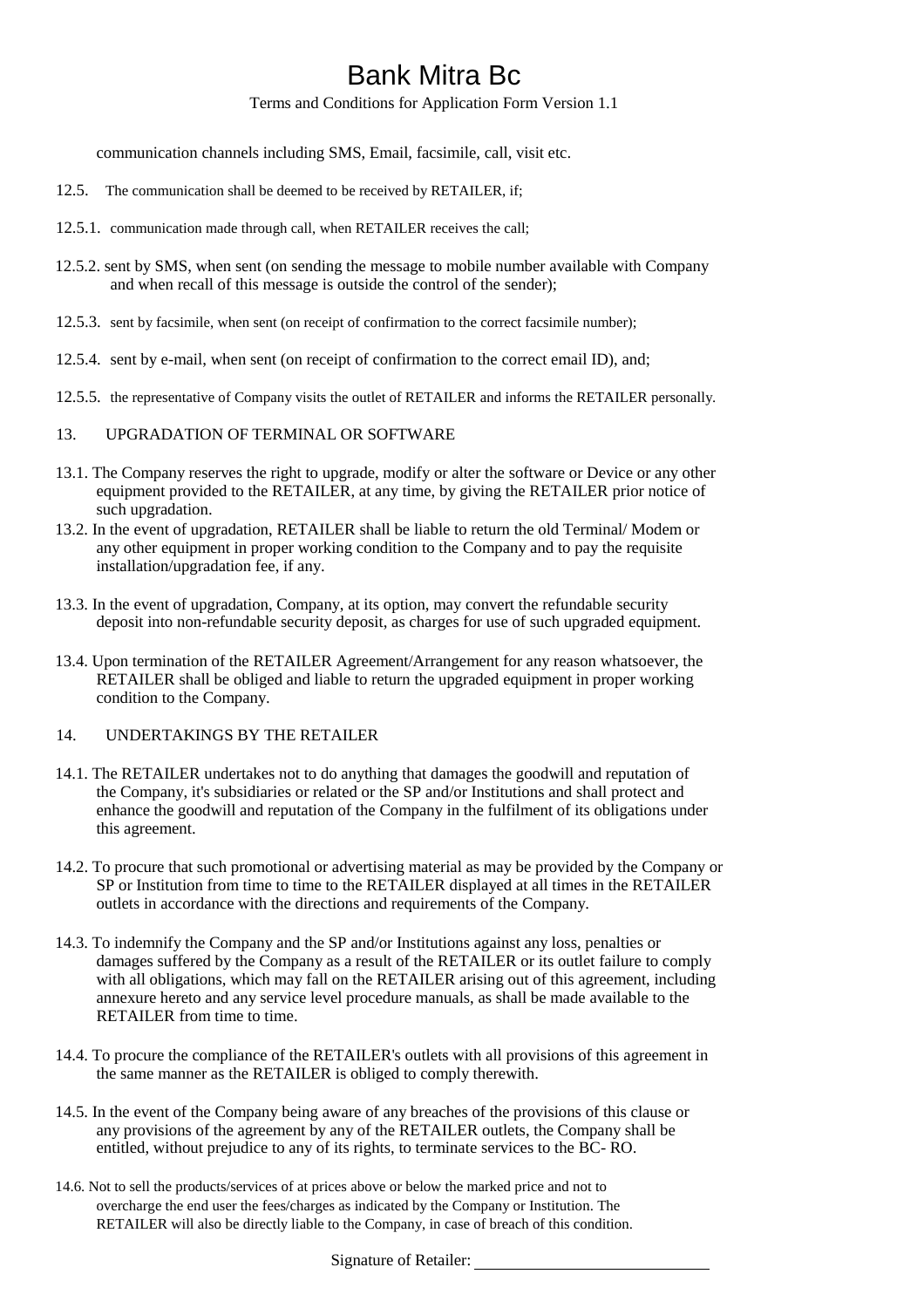Terms and Conditions for Application Form Version 1.1

- 14.7. Not to indulge in or promote any unlawful, illicit or illegal activity or purposes pertaining to the line of business of the agreement or products mentioned herein. Any such activity noticed by the RETAILER in the market place must be brought to the notice of the Company immediately.
- 14.8. Not to provide service of a similar nature from a competing company from the premises where the Device is installed, during the validity of this Agreement.

#### 15. CONFIDENTIALITY

- 15.1. The RETAILER shall not, without the prior written consent of the Company, use or disclose any information whatsoever relating to any transactions to any other person or otherwise use any information acquired by it in relation to the Customers other than for the purposes of this agreement, unless such information is required to be disclosed by statutory or regulatory authority of competent jurisdiction. The confidentiality condition shall continue in force even after the termination of this Agreement in respect of information obtained during the subsistence of this Agreement.
- 15.2. RETAILER is aware that all information disclosed by the Institution or Company or SP and received by RO is confidential in nature and having regard to sensitive nature of such information and record, specifically agree to maintain secrecy and confidentiality of all the information.
- 15.3. BC Agent must always protect the confidentiality of proprietary and confidential information it/he obtains or creates in connection with its/his activities for the Facilities, in accordance with the applicable law. BC Agent's obligation to protect - proprietary and confidential information continues even after its/his contract expiry or termination, and it/he must return all proprietary information in your possession upon leaving the BC Services.
- 15.4. Proprietary and confidential information include any system, information or process that gives the Facilities an opportunity to obtain an advantage over competitors; non-public information about Mobile Money System businesses, its customers and its employees, any other nonpublic information received.
- 15.5. Proprietary and confidential information about the Facilities, a customer, supplier or distributor, should not be disclosed to anyone (including other employees) not authorized to receive it or has no need to know the information, unless such disclosure is authorized by the customer or is required by law, appropriate legal process or appropriate internal authorities.
- 15.6. Unauthorized use or distribution of proprietary information violates the internal policies and could be illegal. Such use or distribution could result in negative consequences for both the arrangement under the BCA and the individuals involved, including potential legal and disciplinary actions.
- 15.7. Acts of ignorance that could lead to such proprietary information, especially through electronic means – like CDs, floppy etc., may lead to investigation and probe against you.

### 16. COMPLIANCE WITH LAWS

- 16.1. RETAILER shall be liable for applicability of laws concerning rendering of services as provided under this agreement.
- 16.2. RETAILER shall maintain and procure necessary licenses and approvals from relevant authorities as per the law.
- 16.3. RETAILER shall be liable for compliance of applicable labor laws and retirement benefits in respect of his/her establishment.
- 17. MAINTENANCE OF RECORDS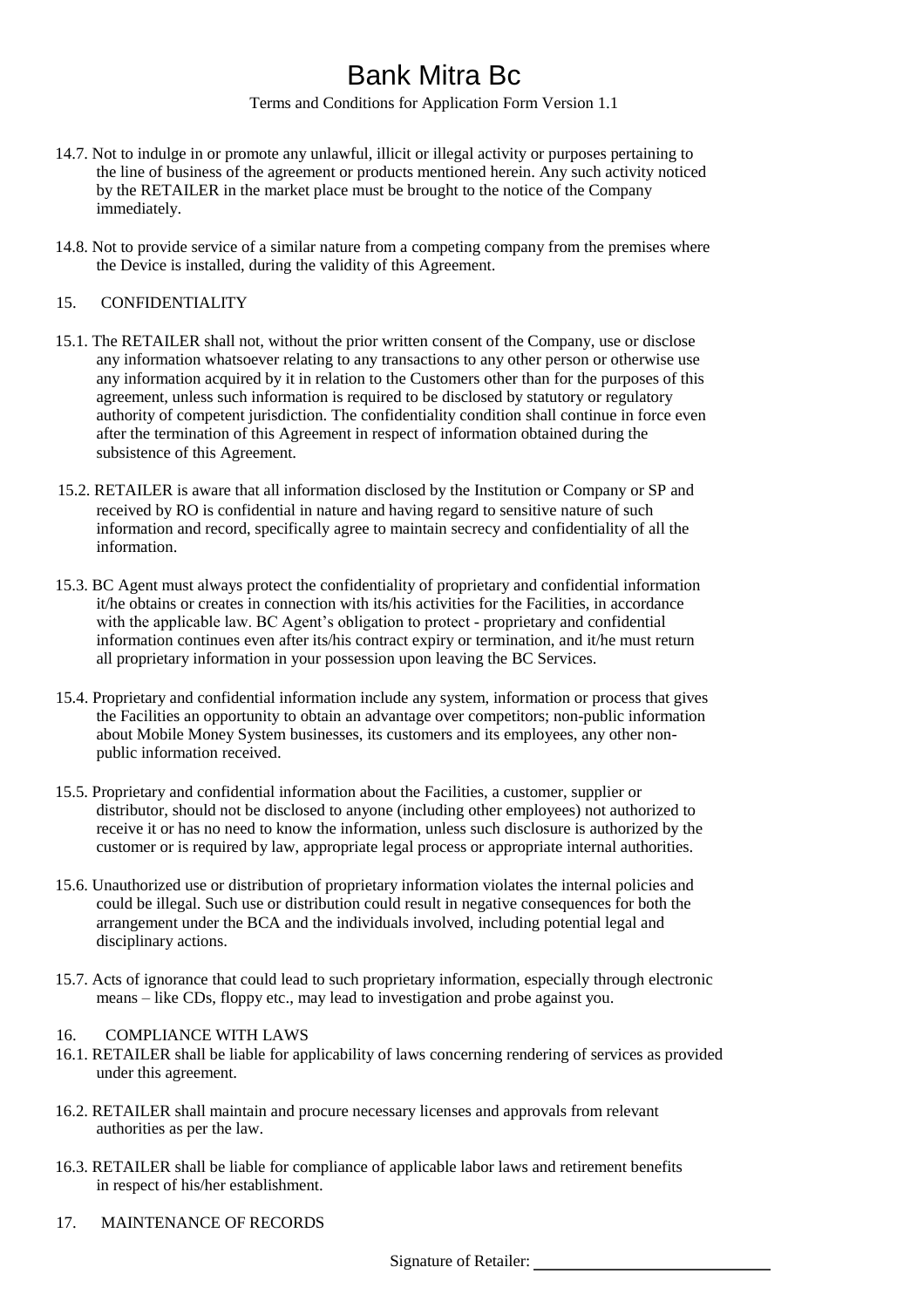Terms and Conditions for Application Form Version 1.1

- 17.1. For banking services RETAILER shall maintain and ensure safe custody of all records so as to enable the Banks and RBI or any other authority appointed by them to inspect them.
- 17.2. The Company shall have all the rights to monitor and access the performance of RETAILER and instruct the RETAILER to rectify the deficiencies as pointed out as a result of audit conducted by the Company/Bank/RBI.
- 18. CODE OF CONDUCT

Customer Service

18.1.

- 18.1.1. The customer communication information, Facilities including but not limited to, product information, fees and transaction limits, needs to be displayed in the Premise in such a way that it is prominently visible to the approaching customers.
- 18.1.2. Customers need to be attentively attended and all their doubts and queries should be clarified with the best effort.
- 18.1.3. Customers should be handholded wherever required while performing various operations including but not limited to Account opening, deposits and withdrawals.
- 18.1.4. Any dispute or transaction errors at the counter should be resolved or raised to Bank BC's call center before the customer leaving the counter.
- 18.1.5. While accepting cash from customers during deposits and while disbursing cash to customers during withdrawal, proper due diligence of the currency notes should be done.

Workplace Responsibilities – Do's

18.2.

- 18.2.1. Personal dignity, privacy, and personal rights of every individual.
- 18.2.2. Work together with women and men of various nationalities, cultures, religions, and races in a professional manner.
- 18.2.3. Be open and honest and stand by your responsibility.
	- Workplace Responsibilities Don'ts

18.3.<br>18.3.1.

Discriminate, harass or offend anybody by whatever means, be it sexual or otherwise.

## 18.3.2.

Engage in contacts with competitors that could create even an appearance of improper agreements, whether the contact is in person, in writing, by telephone or through email.

Conflicts of Interest – General principles

18.4.

- 18.4.1. Conflicts of interest can occur if business practices sacrifice interests of one set of customers in favour of another or place business interests ahead of customers.
- 18.4.2. BC Agent would be expected to be sensitive to any activities, interests or relationships that might interfere with or even appear to interfere with, his ability to act in the best interests of all stakeholders.

Privacy – Do's

18.5.

- 18.5.1. Properly control access to your work areas and computers.
- 18.5.2. Protect the physical security of official information.
- 18.5.3. Limit access to information strictly to those with a legitimate business reason for seeking that information.

Privacy – Don'ts

18.6.

- 18.6.1. Discuss sensitive matters or confidential information in public places.
- 18.6.2. Transfer official information into personal databases or carry hard copies of official information (otherwise than for official purposes) outside the office, without prior permission from your superior.